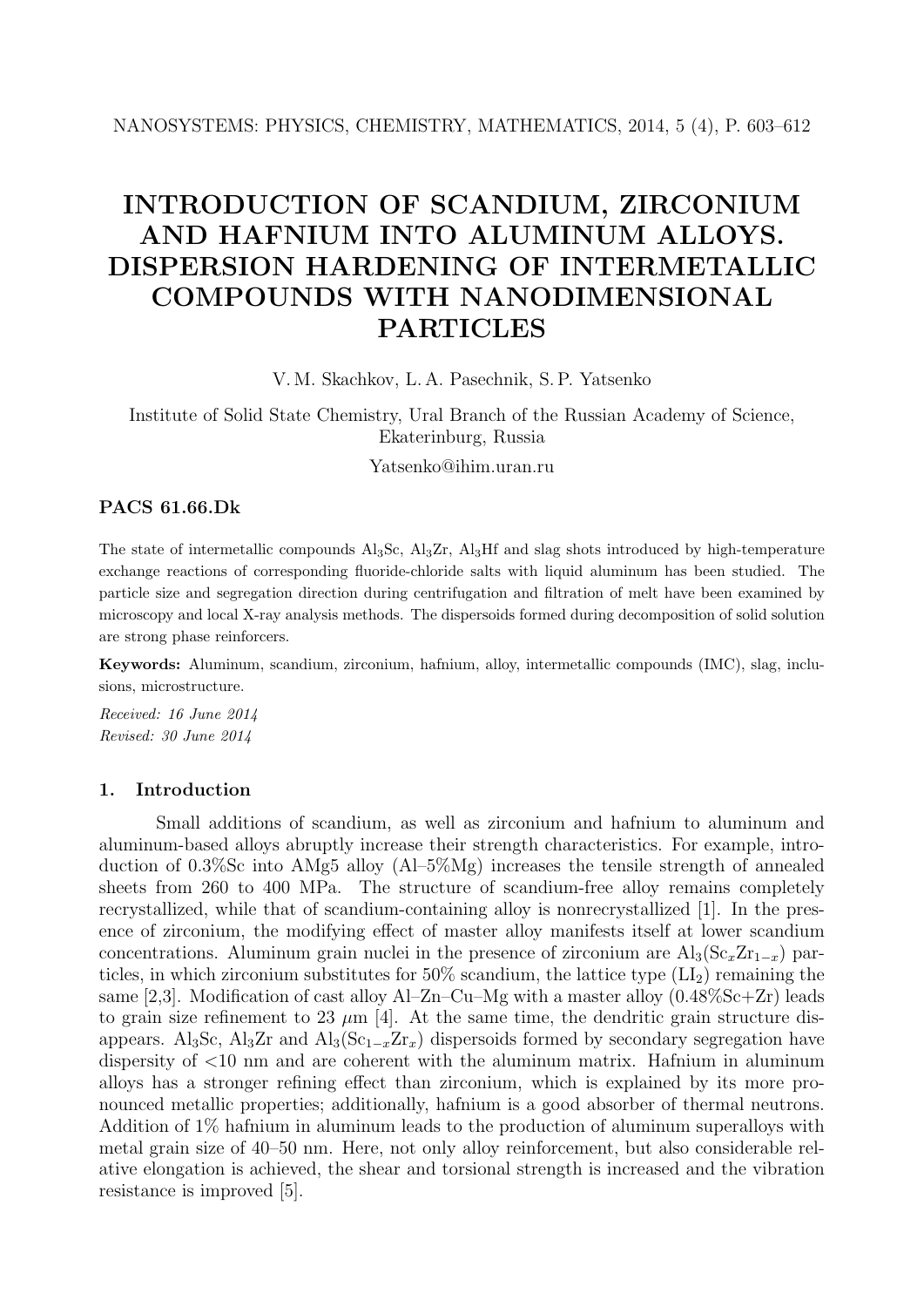Production of light alloys containing expensive rare metals is economically more sound by their synthesis using high-temperature exchange reactions between fluoride-chloride salt melts containing one or several compounds of rare metals and liquid aluminum or its alloys with magnesium  $[6-8]$ . With this method of alloy production, liquid aluminum was found to contain inclusions of intermetallic compounds (IMC) and slag shots. Usually, the methods for removal of inclusions include kiln deposition followed by filtration through glass net with a high content of alumina or passing through a layer of coke, carbon, flux etc. The materials used for such refining of melts often become clogged up and are washed out by metal, whereas the inclusions pass through the partitions. Some refractory materials are able to contaminate the filtered metal. The presence of large inclusions leads to sheet stock and stamping rejects, as well as to reduction of the durability of articles because of crack formation and failures, especially under vibrational loads. In this work, we examine the behavior of some solid inclusions during centrifugation.

The performed laboratory-scale experimental studies allowed us to establish that aluminum alloys with required content of alloying additions (scandium, zirconium, hafnium), taken in different ratios, can be produced by the injection method. This method provides uniform distribution of doping metals in the whole bulk of the alloy, the duration of the operation decreases in comparison with other methods of alloying, small amounts of available salts are used, and some impurities are removed into the slag.

#### 2. Analysis of inclusions in aluminum alloys

#### 2.1. Sedimentation theory

In accordance with the Stokes law, during centrifugation of aluminum melt with rotating velocity f until its hardening, the IMC and slag particles move to the bottom or to the top of the crucible with rate  $v$  determined by equation:

$$
v = \frac{2\pi^2}{9} \cdot \frac{d^2 f^2 (\rho_{Al} - \rho_p) \alpha r}{\eta} \tag{1}
$$

where  $\eta$  is the aluminum viscosity coefficient; d is the spherical diameter; r is the distance between the rotation axis and particle;  $\rho_{Al}$  and  $\rho_p$  are the densities of Al and particle; and  $\alpha$  is the relative velocity of particle with respect to the velocity of spherical particle of equal volume ( $\alpha$  is a constant value depending on the particle profile; for round particles including disk-shaped and rod-like forms, the values of  $\alpha$  lie within 0.8–1.0; for film forms, for example, thin oxide films, the values of  $\alpha$  can range in the region of 0.25–0.35 depending on the film orientation).

The spherical diameter d of finest inclusions moving to the bottom of the crucible in the melt is determined by equation [9]:

$$
d = \left[ \frac{45\eta \cdot \ln(R_b/R_g)}{8\pi^2 \alpha \cdot f^2 \left( \rho_{Al} - \rho_p \right) \left( t - \frac{7}{12} t_1 \right)} \right]^{1/2} \quad , \tag{2}
$$

where  $f$  is the rotating velocity;  $t$  is the period of time when the melt is in the liquid state during centrifugation;  $R_b$  is the distance from the rotation axis to the top of the melt in the crucible;  $R_q$  is the distance from the rotation axis to the bottom of the melt in the crucible;  $\eta$  is the viscosity coefficient of liquid at starting temperature; and  $t = t_1$ .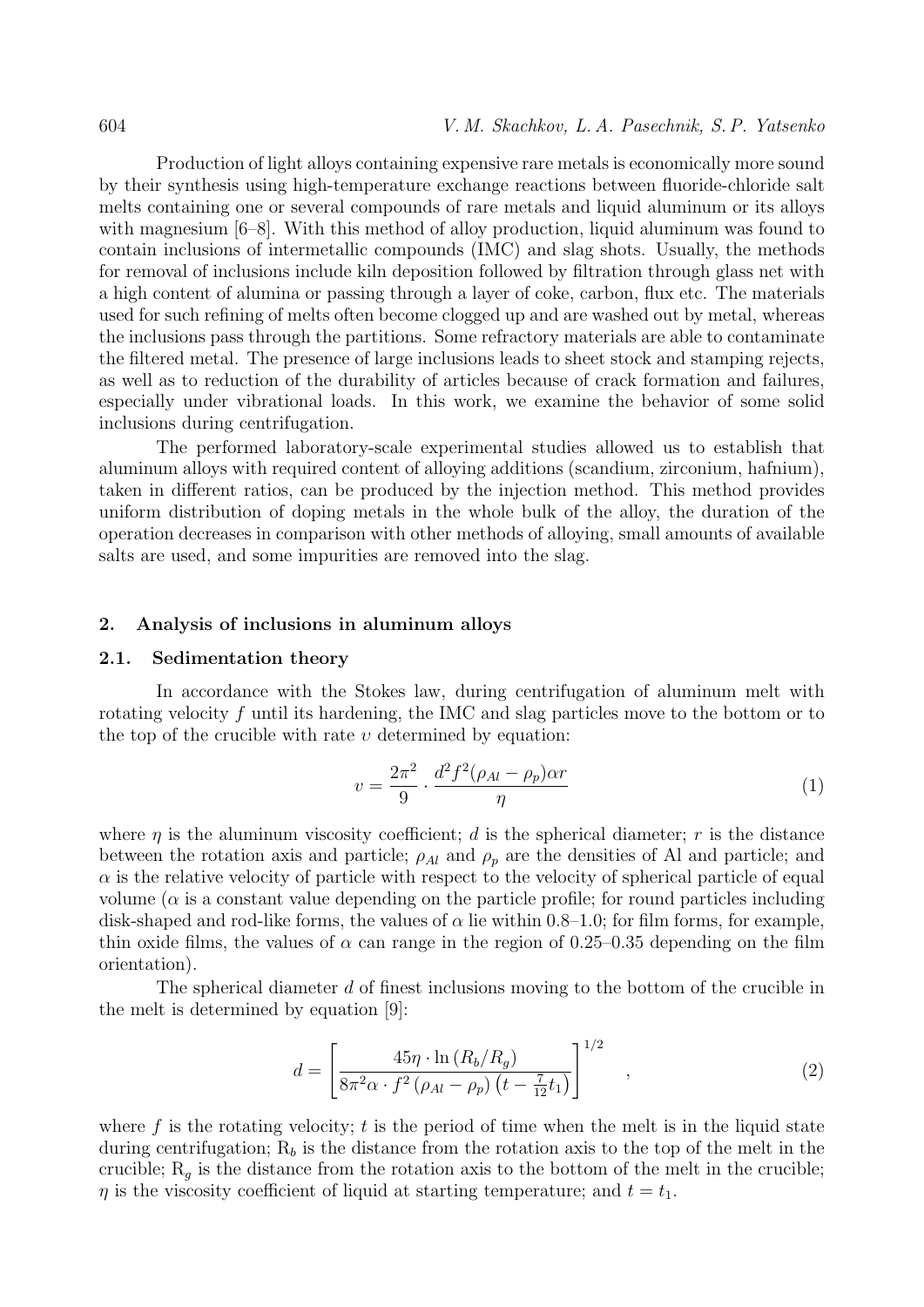#### 2.2. Experiment conditions

Aluminum alloy ingots were melted, heated to 850◦C and centrifuged in cylindrical alundum crucibles with chamotte thermal isolation using an S–6UHL4.2 centrifuge. Centrifugation was carried out with rotating velocity from 600 to 3000 rev/min until hardening of metal. Depending on the alloy mass, the time before crystallization varied from 6 to 10 min (Fig. 1).

The duration of crystallization of samples until complete hardening was 5–8 min. The samples' liquid state time was enough for large particles to settle on the crucible bottom (Fig. 2).

The oxide agglomerates, of lower density than that of the melt, move towards the rotation axis. The samples were divided along the cylindrical axis. The inclusions were analyzed using microscopic, chemical and X-ray phase methods. The centrifuge and samples parameters are as follows: the distance from the rotation axis to the melt upper level in the crucible is R<sub>b</sub>=120–150 mm, the same to the crucible bottom is R<sub>q</sub> = 200 mm, the crucible diameter is  $\mathcal{O}_{id} = 40$  mm and the viscosity of aluminum is  $\eta_{Al} = 3 \div 5$  Poise.



Fig. 1. Crystallization diagram

#### 2.3. Results and discussion

The Al3Sc phase in aluminum is formed by a peritectic reaction at 1427◦C. It has a cubic lattice with four atoms in the cell and the parameter  $a = 4.106 \times 10^{-10}$  m and is isomorphous with aluminum with  $a = 4.100 \times 10^{-10}$  m [10]. The density of isolated crystals determined by the bottle method is  $3.00 \text{ g/cm}^3$ .

The compound  $\text{Al}_3\text{Zr}$  in aluminum is melted congruently at 1577°C. At 660.3°C, in the aluminum-rich region, a peritectic reaction takes place, during which  $A_{3Z}$ r interacts with the melt containing 0.03 at.% Zr and forms an  $\alpha_{Al}$ -solid solution. The metastable modification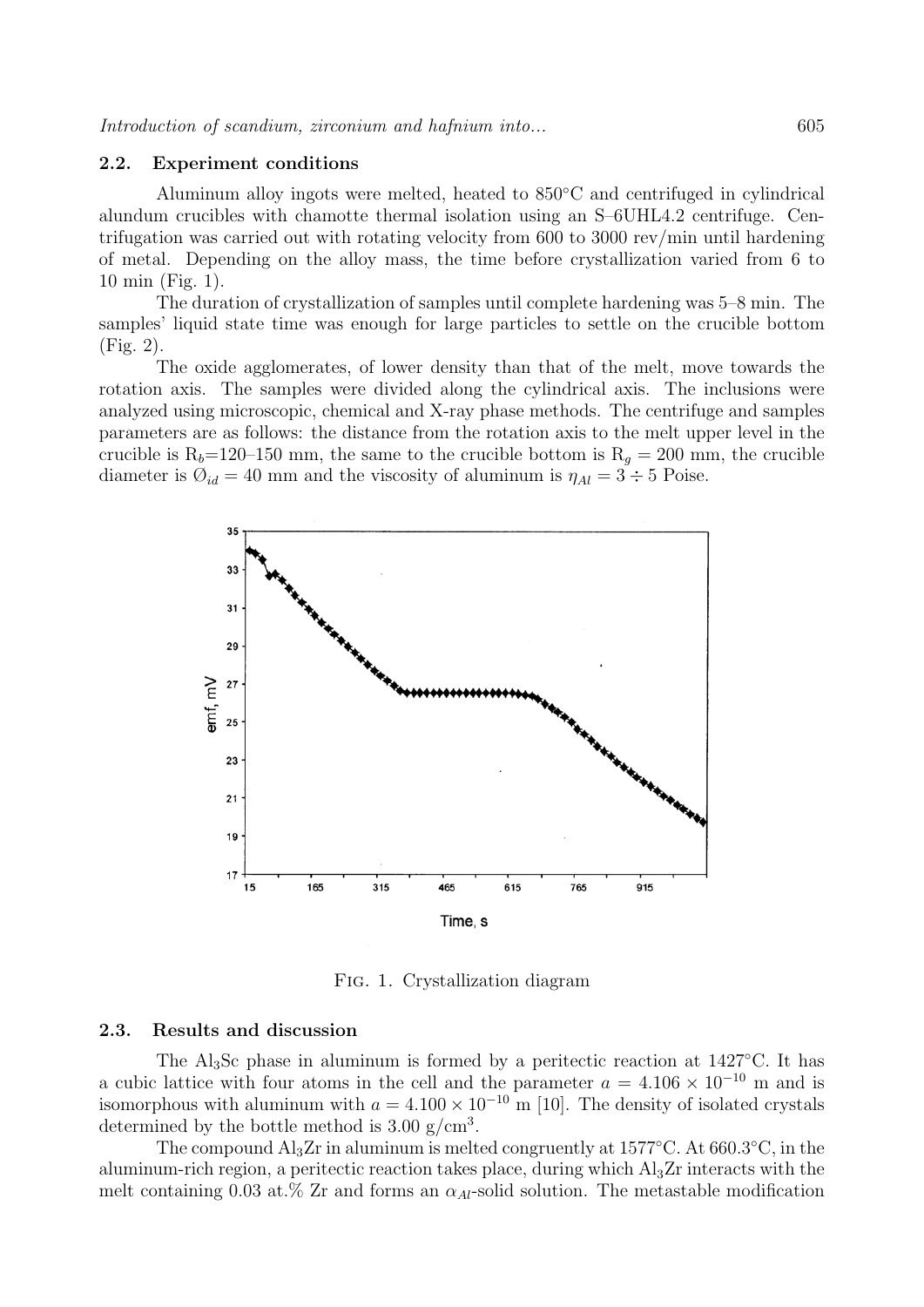

Fig. 2. Large-size IMC particles on the boundary of bottom sediment

of the phase, formed by annealing from supersaturated aluminum solid solution, has a cubic Cu<sub>2</sub>Au-type crystal structure with lattice parameters  $a = 4.050 \times 10^{-10}$  m [10]. The density of isolated crystals was also determined by the bottle method to be  $4.10 \text{ g/cm}^3$ .

The compound Al<sub>3</sub>Hf is melted congruently at 1590<sup>°</sup>C, and at 662<sup>°</sup>C, as a result of a peritectic reaction with the melt containing 0.073 at.% Hf, it forms an  $\alpha_{Al}$ -solid solution having the maximum solubility at this temperature, 1.2 mass %. The lattice parameter increases to the maximum,  $a = 4.051 \times 10^{-10}$  m [11, 12]. The density of these crystals determined by the bottle method is  $6.18 \text{ g/cm}^3$ .

Additions of transition metals to the binary alloy Al–2%Sc appreciably affect the strengthening value. The best strengthening during decomposition of the solid solution in the experimental alloy is achieved when the Sc and Zr contents are equal. Additions of Hf produce an analogous effect in character, but of slightly lower magnitude [13].

Depending on the initial content of metals introduced into aluminum and on the alloy cooling rates, the  $A<sub>13</sub>M<sub>e</sub>$  crystals have different sizes and shapes. Without centrifugation (settling) of the alloy containing 10 mass% Sc, the microstructure of the sediment is characterized by round  $10-140 \mu m$  particles and needles of size to several millimeters. The inclusions of Al3Sc particles in the ingot volume without centrifugation are predominately  $5 \mu m$  in size. Large needles are not observed over the sediment from the melt containing  $4\n-5\%$  Sc. In the ingot volume, the particles are under 5  $\mu$ m in size. At the initial Sc concentration of 2.0%, the major part of the particles in the ingot volume have a rectangular shape and a size of less than 4  $\mu$ m, while 5–7  $\mu$ m particles are not more than 10%. Centrifugation of Al–2%Sc master alloy at a rate of 1000 rev/min results in deposition of large IMC particles on the bottom, whereas the nanoparticles of size  $<$  400 nm remain in the bulk. The microstructure of 1.8–2.0% Sc-containing alloy ingots, with crystallization in cast-iron molds and a melt cooling rate from  $800\degree C$  of minimum  $100\degree C/s$ , is represented by crystals and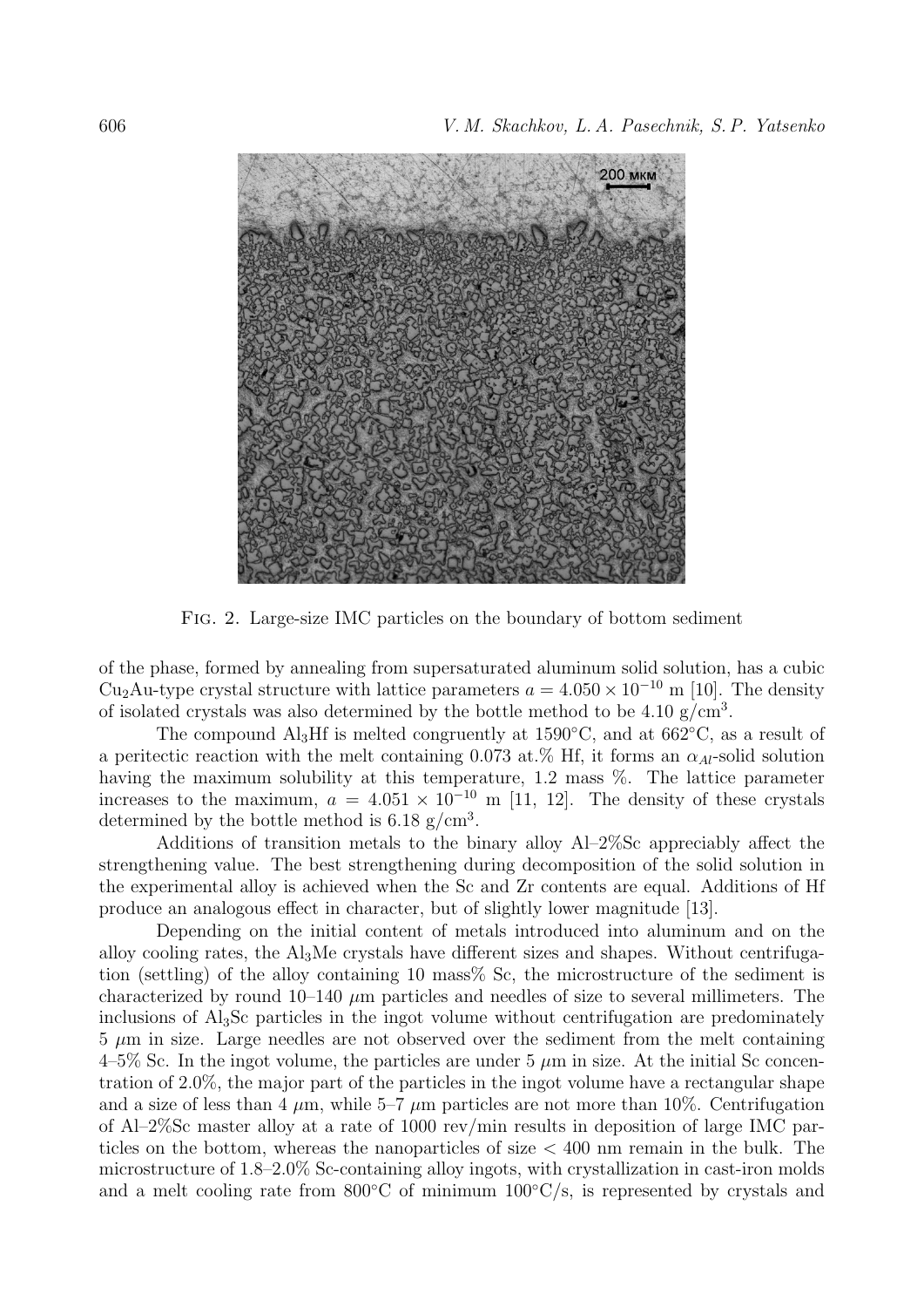plates under 5  $\mu$ m in size. The composition of  $\alpha_{Al}$ -solid solution and IMC particle inclusions was examined with the use of quantitative MS analysis. The content of elements (mass  $\%$ ) was determined for the upper boundary of the bottom layer particles: Al–62.57 and Sc–32.43 (Al3Sc), and a lower content of scandium was found for the dark particles and for the center of the particles: 16.62–17.78 and 20.77–24.05, respectively. Depending on the temperature, the scandium content of scandium (mass  $\%$ ) in the  $\alpha_{Al}$ -solid solution is 0.38 (660°C), 0.22  $(600 °C)$ , 0.07  $(500 °C)$  and 0.03  $(400 °C)$ .

As a result of centrifugation of zirconium-rich (10 mass  $\%$ ) aluminum alloy, 50  $\mu$ m and smaller particles are observed in the microstructure of the bottom phase, and on the boundary with the bottom phase also needles of 200  $\mu$ m and less in length are found. As distinct from Al–Sc ingots, slag inclusions in the form of black shots are seen in the bottom sediment layer. Without centrifugation, the IMC particles in the ingot volume are chiefly  $5-15 \mu m$  in size. Depending on the initial content of zirconium in the aluminum melt, the dissolution of large-sized particles at 750◦C is slow. At 0.3 mass % Zr content, at least 30 min are required for their dissolution at this temperature. After centrifugation of the melt, the content of zirconium in the  $\alpha_{Al}$ -solid solution was found to be 0.28–0.30 mass %. The intermetallic particles contain  $36.18-56.38$  mass  $\%$  of Zr. Iron  $(0.07-0.08)$  and silicon impurities  $(0.55-1.63)$ , as well as an enhanced zirconium content  $(0.33 \text{ mass } \%)$  are found in some samples of  $\alpha_{Al}$ -solid solution of the master alloy. In the aluminum angle of the phase diagram Al–Zr–Sc, the only nonvariant peritectic transformation is found at a temperature of 659 $^{\circ}$ C, L + Al<sub>3</sub>Zr  $\rightarrow$  (Al) + Al<sub>3</sub>Sc [9].

For the initial concentration of 12 mass  $\%$  Hf in aluminum, round particles of a maximum 60  $\mu$ m in size are deposited on the bottom during centrifugation. At the initial concentration of 5 mass % Hf in the melt, no needle-shaped inclusions are found over the sediment. The size of IMC particles in the ingot volume did not exceed 2  $\mu$ m. The bottom sediment, like for the alloys with zirconium, is found to contain round slag inclusions.

Thus, it was shown that depending on the initial concentration of alloying component (Sc, Zr, Hf), crystallization conditions and the presence of other alloying components, IMC of different forms are obtained and large IMC particles can be formed, which slowly dissolve at the temperature of master alloy introduction into the alloy.

#### 3. Chemical alloying of aluminum and alloys based thereon

In the light of the above discussion, alloying of aluminum and aluminum-based alloys (both cast alloys and wrought alloys) using aluminothermic methods holds much promise. These methods can be used for introduction of refractory, scattered and rare metals into alloy and for improvement of properties (such as heat resistance, corrosion resistance, weldability, mechanical strength etc.). In particular, the case in point is alloying of aluminum with small additions of scandium, zirconium and hafnium. The application of aluminothermic methods for the production of master alloys and alloys by blowing (injection) through aluminum melt using a gas-powder suspension consisting of inert gas (argon Ar or carbon dioxide  $CO<sub>2</sub>$ ) and a ground salt mixture of sodium fluoride and potassium chloride with aluminum fluoride that contains oxides and fluorides of metals introduced into the alloy at 700–900◦C is described in detail in Ref. [14]. Production of aluminum-scandium alloys in industrial kilns of KUMZ OJSC is described elsewhere [15].

The new method, developed by the authors, allows alloying of aluminum and aluminumbased alloys with scandium, zirconium and hafnium with the use of a salt composition consisting of a mixture of potassium chloride and potassium and aluminum fluorides (or only potassium, sodium and aluminum fluorides), which contains oxides of the corresponding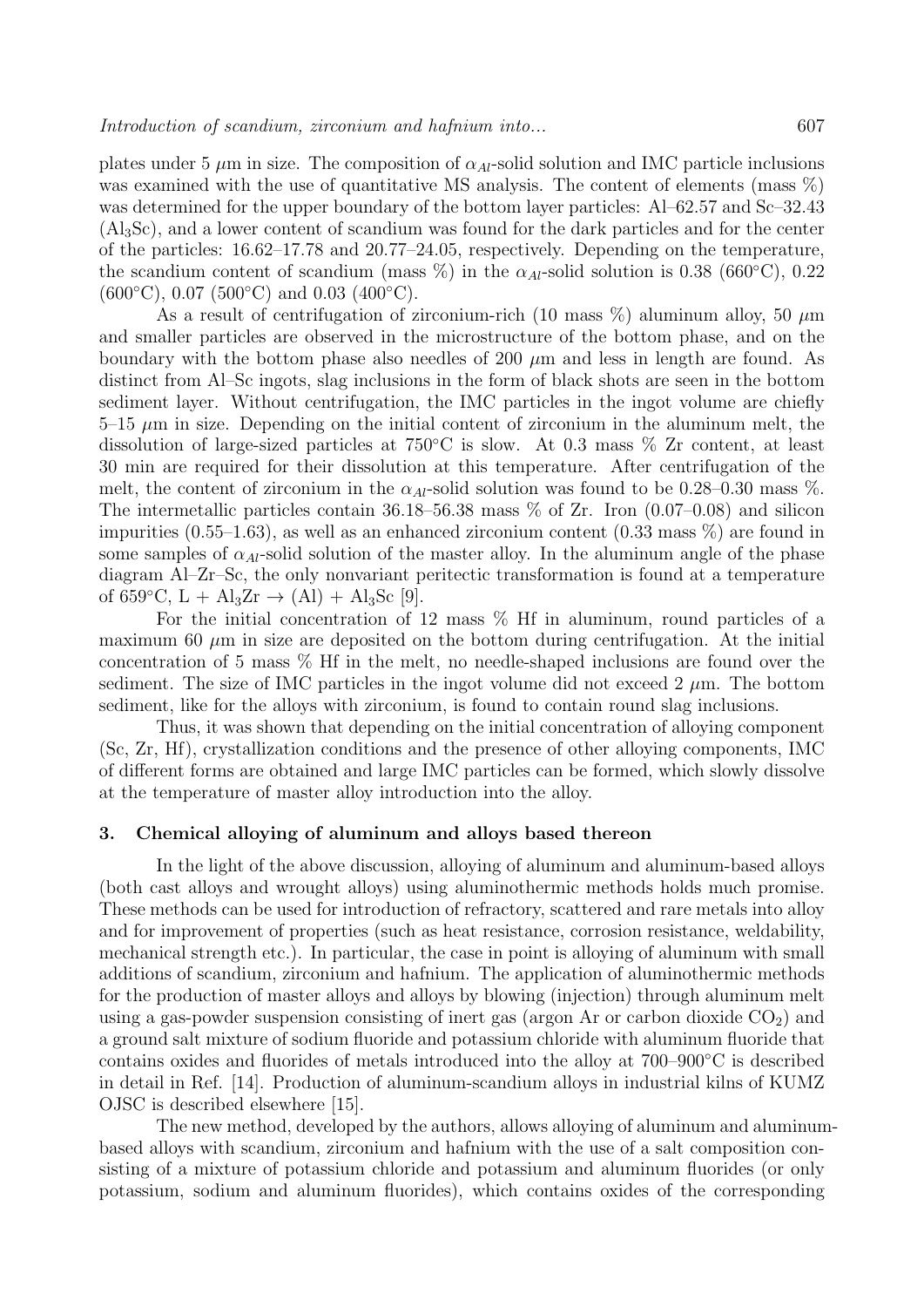metals introduced by injection into melted aluminum. During melting, the ground mixtures of these salts dissolve the oxides forming complex compounds, which easily interact with melted aluminum; for example, the application of a mixture of sodium and potassium fluorides can hold promise for dissolution of scandium oxide (Fig. 3).



Fig. 3. The liquidus curve piece of a salt system with scandium oxide  $(0.4\text{NaF} + 0.6\text{KF}) - \text{Sc}_2\text{O}_3$ 

From the X-ray phase analysis data presented in Fig. 4 it was established that during melting with sodium and potassium fluorides, scandium oxide is dissolved forming sodium dipotassium hexafluoroscandiate (scandium cryolite-elpasolite)  $K_2NaScF_6$ .



Fig. 4. The X-ray diffraction pattern of a salt system with scandium oxide  $(0.4\text{NaF} + 0.6\text{KF}) - \text{Sc}_2\text{O}_3$ 

Alloying of aluminum with scandium, zirconium and hafnium allows new-generation alloys to be produced (for example, 1570, 1975 etc.). After blowing of aluminum melt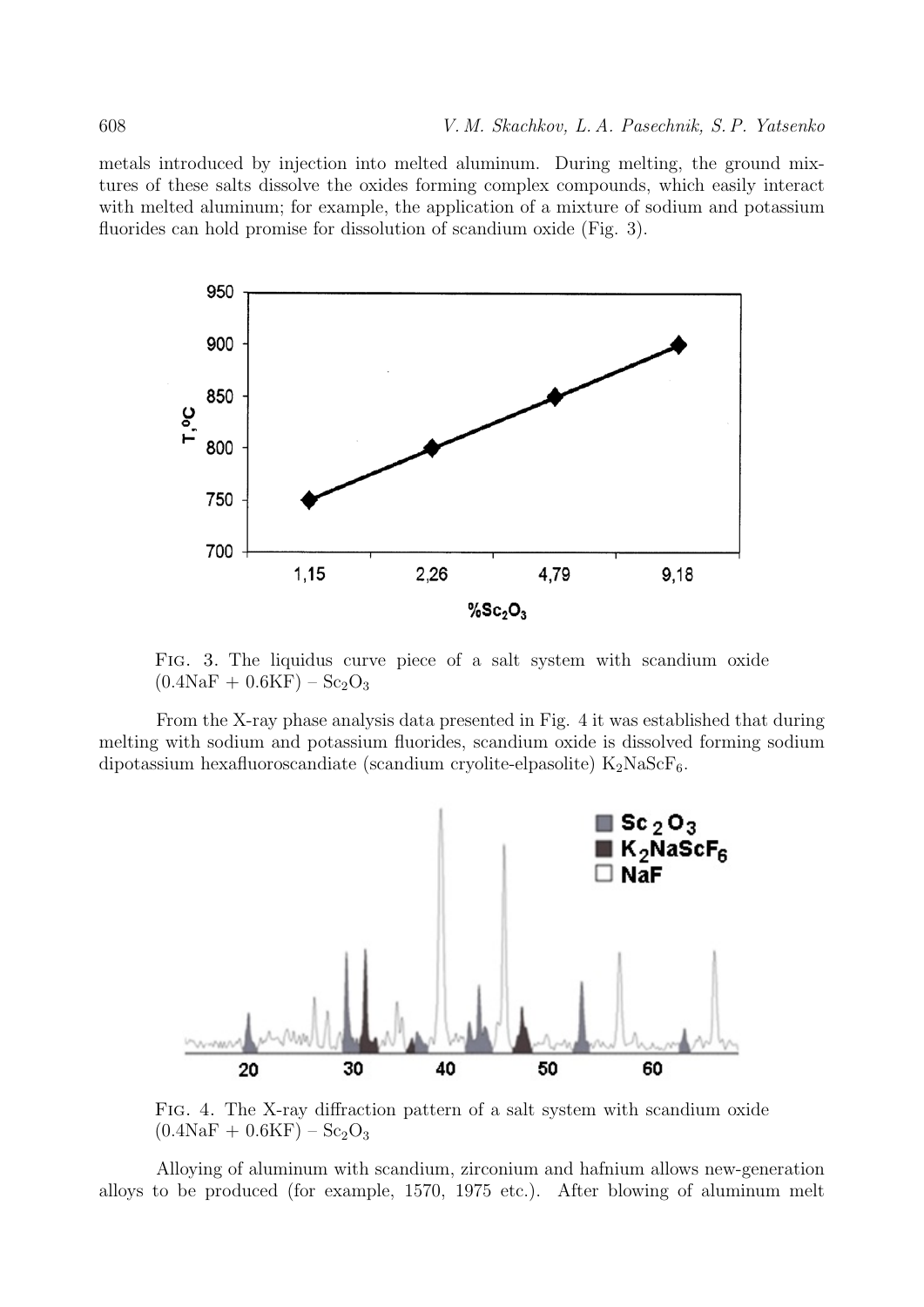with a gas-powder suspension, the slag is easily removed and the finished product can be poured into moulds if other alloying additions, for example lithium, are not introduced. The laboratory-scale experimental studies performed showed that the injection method can be used for obtaining aluminum alloys with required content of alloying additions (scandium, zirconium, hafnium) taken in different ratios. This method provides uniform distribution of doping metals in the whole bulk of the alloy, the duration of the operation decreases in comparison with other methods of alloying, small amounts of available salts are used, and some impurities are removed into slag. So, it is established experimentally that the content of sodium decreases by  $15\%$  (if a salt mixture without sodium fluoride is used), silicon – by 25% and copper – by almost 80%. In order to obtain a satisfactory ratio of dopants during complex alloying of aluminum, the concentrations of the compounds of introduced metals in the salt mixture should be maintained with allowance for the yield of alloying metals into the alloy at the temperature of the process. In case of deviation from the necessary concentration of salts of metals reduced by the aluminothermic method, the required ratios in the alloy cannot be attained.

The injection method is carried out in the following way:

– Preliminarily preparation of the salt mixture  $(50-60\% \text{ KCl}, 30-45\% \text{ KF}, 5-10\% \text{ AlF}_3)$ : drying at 150◦C, mixing, introduction of the calculated amount of compounds (oxides) of alloying addition (not more than 25% of the total mass of the mixture), grinding with simultaneous mixing and loading into the injection plant (Fig. 5). The reagents are taken in 5–20% excess.

– The necessary amount of alloying aluminum (or aluminum-based alloy) is melted in an L–9/11/B180 Nobertherm furnace to the temperature specified in the process instruction for a particular alloy, for example 750–800◦C for pure aluminum.



Fig. 5. The diagram of a plant for injection of powdered salts into liquid aluminum.  $1$  – crucible for aluminum;  $2$  – single-jet tuyere;  $3$  – powdered salts;  $4$  – plug;  $5$  – accelerating jet;  $6$  – pulse gate;  $CO<sub>2</sub>$  – shielding gas; Al – liquid aluminum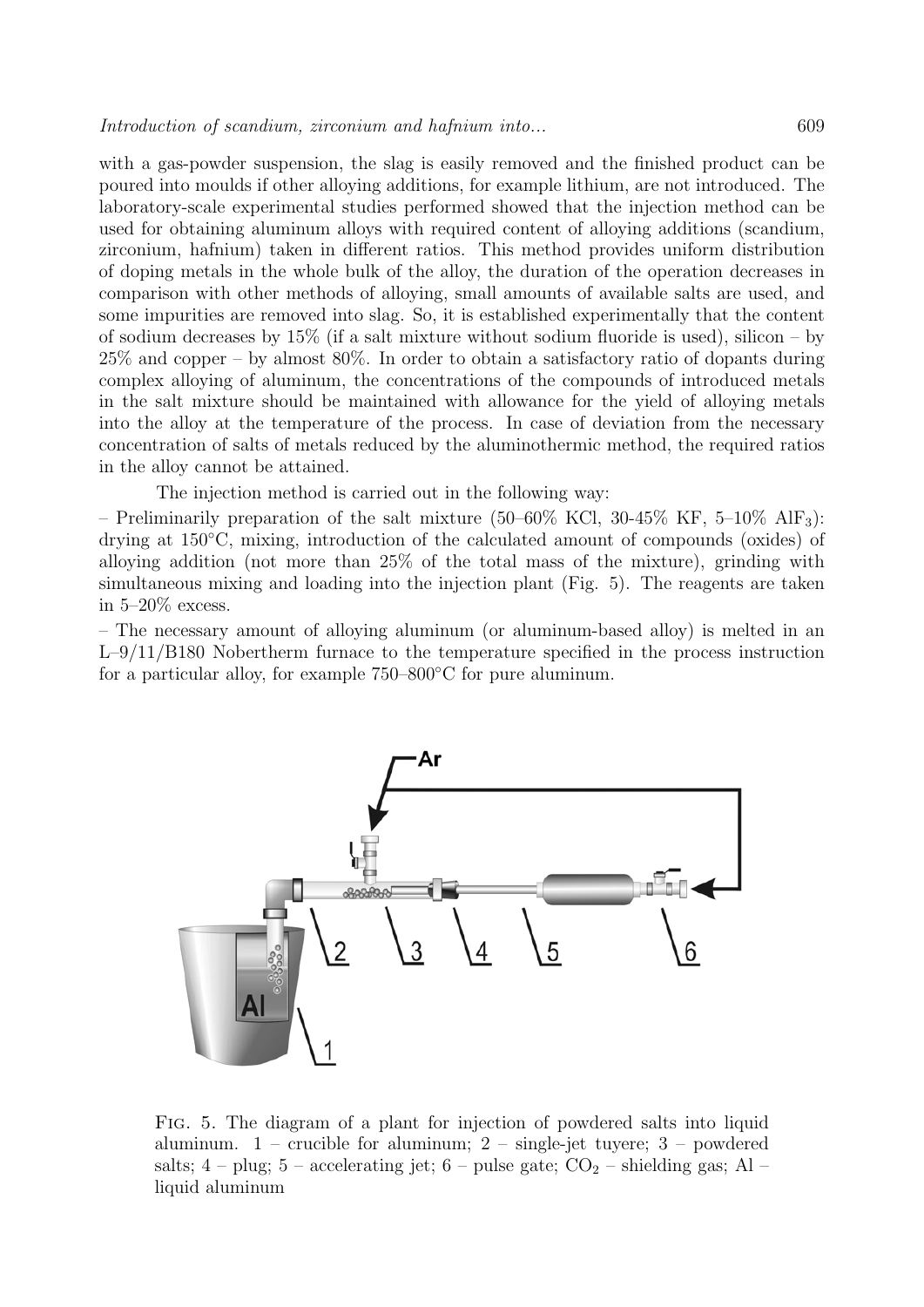– The powder is injected into aluminum melt with the use of carbon dioxide until all salt mixture is consumed. Gas blowing is carried out for as many again as 1–5 min, after that, the slag is discharged and the metal is poured into a cast-iron mold.

– The content of alloying additions in aluminum is refined analytically in the Laboratory of physicochemical methods of analysis at the ISSC UB RAS using the atomic absorption spectroscopy method (plasma version) on a Perkin Elmer-503 Atomic absorption spectrometer.

The alloying component in the composition of powder mixture is introduced into the melt by blowing the mixture in the carrier gas jet through aluminum melt. The powdered mixture is composed of potassium fluoride, potassium chloride and aluminum fluoride, and the alloying elements are oxides of the corresponding metals taken in the ratio, mass  $\%$ :

– potassium fluoride  $(KCl)$  – 50-60%,

– potassium chloride  $(KF)$  – 15-35%,

– aluminum fluoride  $(AIF_3)$  – 5-10%,

– oxide of introduced metal (a mixture of metal oxides) – 10-25%.

Carbon dioxide  $(CO_2)$  is used as a carrier gas; it is fed with a rate of 0.2–20 ndm<sup>3</sup>/min under a pressure of 0.1 atm. The direct metallurgical yield of alloying components, both at individual and joint introduction of dopants, is more than 90%. Alloys with estimated content of alloying elements, from 0.3 to 0.6 mass %, are produced.

The decomposition of solid solutions with the formation of secondary dispersoids begins below 500◦C. The eutectic temperature of the Al–Sc alloy is only 1◦C lower than the melting point of aluminum and has a composition of  $0.47\%$  Sc ( $0.38$  at. $\%$  Sc). The solubility of Sc in solid Al at the eutectic temperature is 0.34%, and at 600◦C, it decreases to 0.23% [10]. The size of nucleus in the form of Al<sub>3</sub>Sc particle is smaller than 1.8  $\mu$ m, and Al<sub>3</sub>Sc dispersoid formed by secondary segregation, as was already mentioned above, is < 10 nm in size and is completely coherent with the aluminum matrix, which further improves the mechanical properties.

When, besides scandium, cheaper modifying agents (zirconium and hafnium) are introduced into aluminum alloy, the structure of the formed IMC becomes more complicated, which appreciably affects the strength and other properties. According to the dependence proposed by Darken and Gurry [16] that the proximity of atomic radii and electronegativities of melted components promotes the formation of vast regions of solid solutions, it can be suggested that the mechanical properties (hardness) of light aluminum alloys are strengthened.

Examination of alloys containing individually Sc, Zr, Y and Hf or their mixtures and having different compositions shows that the microhardness of the produced materials increases when the element's atomic number and the complexity of the component composition lower (Fig.  $6$ ).

The results obtained can be used for predicting the properties after introduction of modifying agents into aluminum alloys. The microhardness of alloys containing Sc, Zr, Y and Hf increases as the element atomic number and the composition complexity lower.

#### 4. Conclusions

The studies performed showed that depending upon the initial concentration of alloying component (Sc, Zr, Hf) and other conditions, IMC crystals of different shape are produced and large IMC particles can be formed, which dissolve slowly at the temperatures of master alloy introduction into the alloy. Segregation of inclusions into a small region of sediment is possible already at a centrifuge rotating velocity of 1000 rev/min. When zirconium and hafnium are introduced by high-temperature exchange reactions into the salt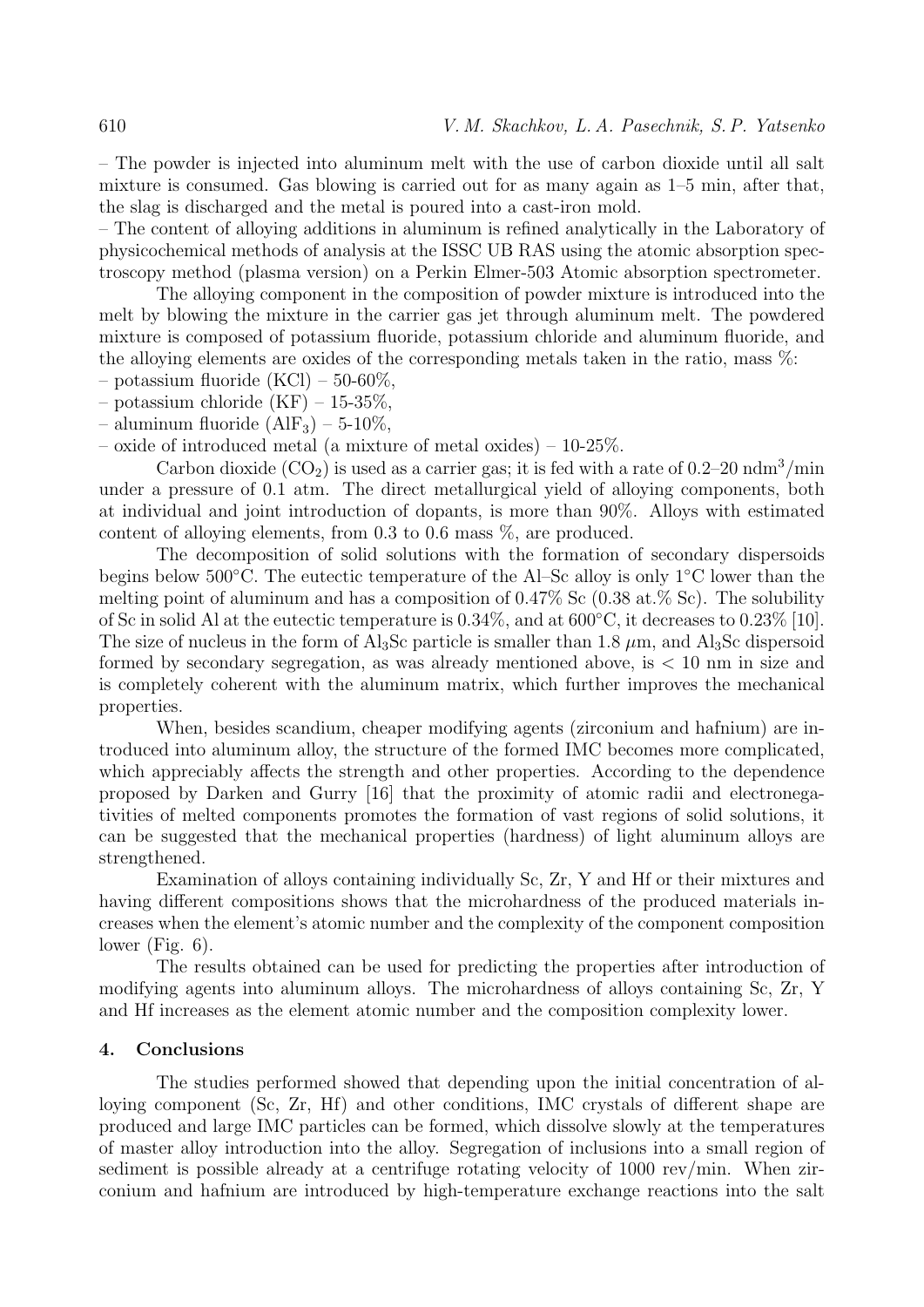

Fig. 6. The microhardness of alloys versus their composition

melts based on fluorides and chlorides of alkaline metals and the corresponding rare metal with aluminum, "heavy" slag shots can also deposit on the bottom. Primary removal of suspended impurities from aluminum alloy can be carried out in settling centrifuges; the diameter of finest inclusion particles removed from the solution is 400–500 nm. The centrifugation method can be used to analyze the particles in the melt and to determine the solubility of phases and the kinetics of particle size as functions of the melt temperature.

The introduction of alloying additions (scandium, zirconium, hafnium) into aluminum and aluminum-based alloys by injecting process powders into aluminum melt has the following advantages over other methods:

- 1. Cheap compounds (oxides) of alloying metals are used.
- 2. Low process temperatures.
- 3. Uniform distribution of dopants in the volume.
- 4. Easily accessible carbon dioxide is used for injection.
- 5. Complex alloying is possible.

Owing to segregation of secondary nano-sized IMC located on the grain boundary, at comparable concentrations, dispersion hardening of alloys is superior to solid-solution strengthening.

### References

- [1] Zakharov V.V. Effect of scandium on the structure and properties of aluminum alloys. Metallovedeniye i termicheskaya obrabotka metallov, 7, P. 7–15 (2003). [in Russian]
- [2] Belov N.A., Alabin A.N. Promising aluminum alloys with zirconium and scandium additions. Tsvetnye metally, 2, P. 99–106 (2007). [in Russian]
- [3] Fanhao Zeng, Changging Xia, Yi Gu. The 430◦C isothermal section of the Al-4Mg-Sc-Zr quaternary system in the Al-rich range. J. Alloys and Compounds, 363, P. 175–181 (2004).
- [4] Popova E.A., Shubin A.B., Kotenkov P.V., Brodova L.E. et al. Al-Sc-Zr master alloy and estimation of its modifying ability. Rasplavy, 1, P. 12–15 (2011). [in Russian]
- [5] Kubaschewski O., Von Galdbeck. Phase diagram Hf-Al. In book: Hafnium: Physico-chemical Properties of its compounds and alloys. Atomic Energy Review, Special issue No. 8, IAEA, Vienna., P. 58–60 (1981).
- [6] Yatsenko S.P., Khokhlova N.A., Pasechnik L.A., Sabirzyanov N.A. Production of aluminum-based master alloys by high-temperature exchange reactions in salt melt. III. Multicomponent modifying a;uminum master alloys with scandium, zirconium and hafnium. Rasplavy, 2, P. 89–93 (2010). [in Russian]
- [7] RF patent No. 2421537. Method for production of aluminum-containing master alloy and charge for obtaining of aluminum-scandium-containing master alloy. Yatsenko S.P., Ovsyannikov B.V.,